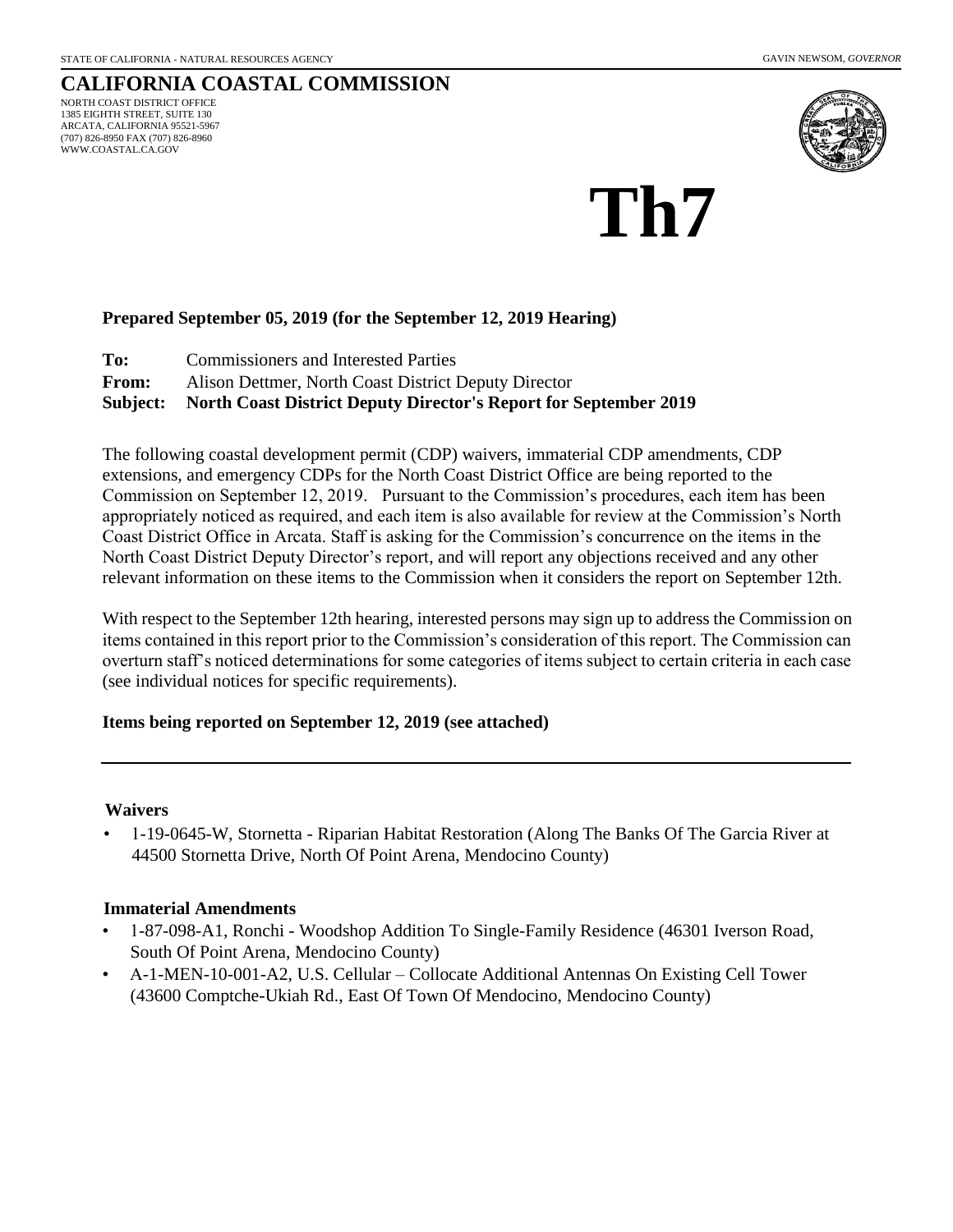# CALIFORNIA COASTAL COMMISSION **NORTH COAST DISTRICT OFFICE**

1385 EIGHTH STREET, SUITE 130 **ARCATA, CA 95521** VOICE (707) 826-8950 FAX (707) 826-8960 WWW.COASTAL.CA.GOV



August 28, 2019

# **Coastal Development Permit De Minimis Waiver Coastal Act Section 30624.7**

Based on the project plans and information provided in your permit application for the development described below, the Executive Director of the Coastal Commission hereby waives the requirement for a Coastal Development Permit pursuant to Section 13238.1, Title 14, California Code of Regulations. If, at a later date, this information is found to be incorrect or the plans revised, this decision will become invalid; and, any development occurring must cease until a coastal development permit is obtained or any discrepancy is resolved in writing.

Waiver:  $1 - 19 - 0645 - W$ 

Applicant: Larry Stornetta

Location: Along the banks of the Garcia River at 44500 Stornetta Drive, Point Arena, Mendocino County (APN: 133-030-17)

**Proposed Development:** Restore the riparian habitat along a 200-foot-long portion of exposed river bank of the Garcia River where winter storms in 2018-2019 eroded the bank and washed away native willow trees and undermined previous riparian habitat restoration work along the river bank that had not fully rooted and established. The bank would be excavated back to a 2:1 slope (top to bottom) beginning approximately 4 feet above the water surface for a distance of approximately 8 feet. A living willow/brush "mattress" would be secured and established along the eroded river bank using willow stakes. If necessary to further secure the willow mattress, large woody debris (pieces of cut cypress logs) would be placed parallel to the stream to buttress the willow mattress and secured by bull rope and/or cables connected to "dead men" consisting of wooden or steel rails driven into the bank and protruding up to 1 foot above the ground surface. If bank erosion exposes any steel rail pieces or hard materials in the future, the landowner would remove the exposed steel rails and hard materials from the site. Project equipment includes the use of an excavator, back-hoe, and D6C tractor, which will operate on the north (right) bank and not disturb the wetted channel.

Rationale: The proposed project is consistent with a larger Garcia River estuary enhancement project planned by the Nature Conservancy in partnership with Bureau of Land Management that is currently in the final stages of planning. During the storms mentioned above, bank erosion in and around the project area caused riparian vegetation and sediment to deposit into the river. The project proposes to restore riparian vegetation to reduce the likelihood of further loss of riparian habitat and sediment deposition. The project will enhance wildlife and aquatic habitat in the area by providing shelter in the form of overhanging willow branches and root systems for juvenile salmonids known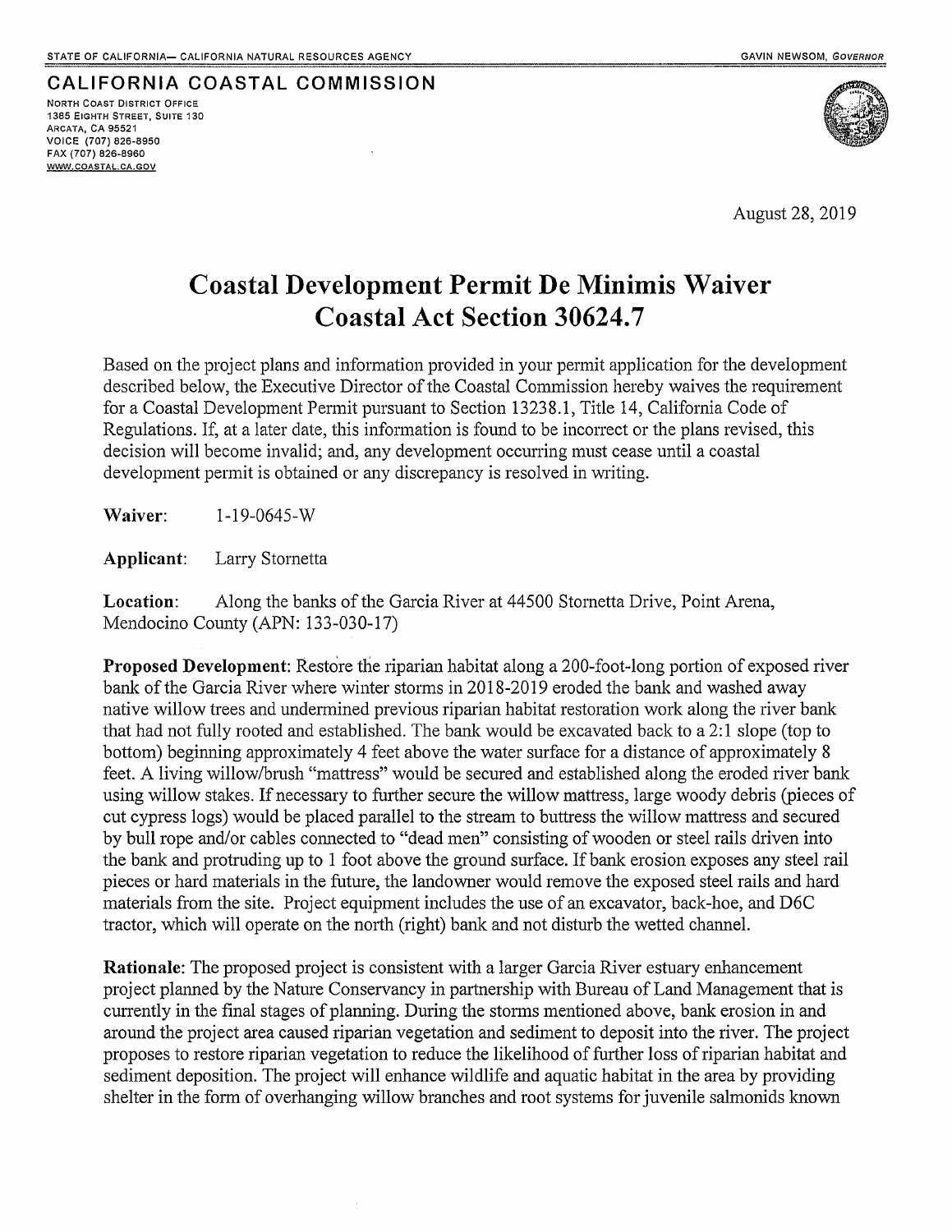$1-19-0645-W$ 

to occur in the river. A temporary silt fence will be secured between the work area and the river before any ground disturbance occurs to protect water quality. The excavated soil spoils generated from the bank recontouring will be spread evenly on adjacent upland agricultural fields at least 100 feet away from the river and will be disked into the soil and seeded with pasture species for continued agricultural use. The landowner proposes to remove any project-related steel rails or hard materials from the site if they become exposed as a result of future erosion. Therefore, the proposed development will not adversely impact coastal resources, public access, or public recreation opportunities, and is consistent with past Commission actions in the area and Chapter Three policies of the Coastal Act.

This waiver will not become effective until reported to the Commission at its September 12, 2019 meeting and the site of the proposed development has been appropriately noticed, pursuant to 13054(b) of the California Code of Regulations. The Notice of Pending Permit shall remain posted at the site until the waiver has been validated and no less than seven days prior to the Commission hearing. If four (4) Commissioners object to this waiver of permit requirements, a coastal development permit will be required.

Sincerely,

John Ainsworth **Executive Director** 

Destiny Preston Coastal Program Analyst

 $Cc$ : Julia Acker Krog, County of Mendocino, Planning and Building Department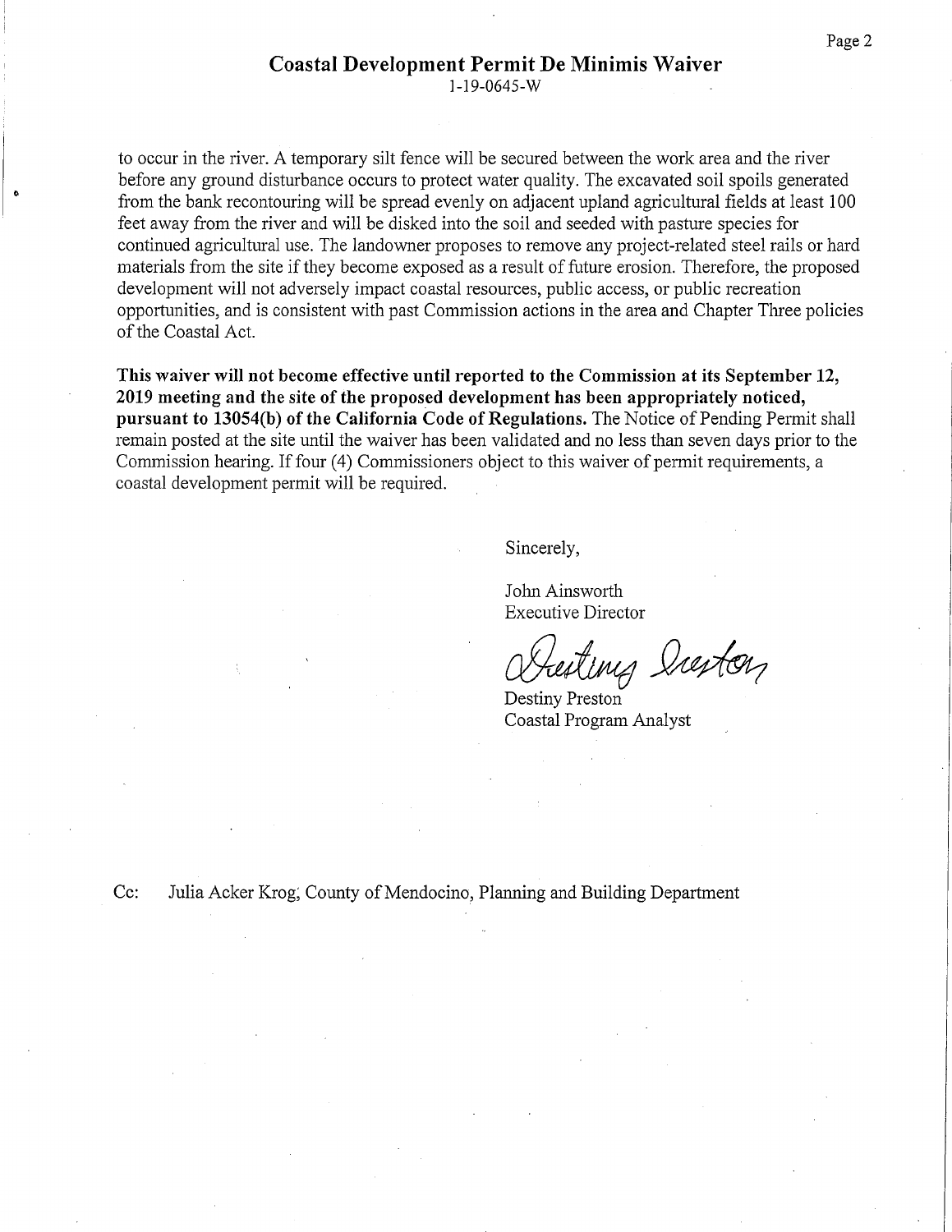**CALIFORNIA COASTAL COMMISSION** NORTH COAST DISTRICT OFFICE

1385 EIGHTH STREET, SUITE 130 ARCATA, CA 95521 VOICE (707) 826-8950 FAX (707) 826-8960 WWW.[COASTAL](http://www.coastal.ca.gov/).CA.GOV



# **NOTICE OF PROPOSED IMMATERIAL PERMIT AMENDMENT**

Coastal Development Permit Amendment No. **1-87-098-A1**

August 28, 2019

| To:      | <b>All Interested Parties</b>                                                                                                                    |
|----------|--------------------------------------------------------------------------------------------------------------------------------------------------|
| From:    | John Ainsworth, Executive Director                                                                                                               |
| Subject: | Permit Amendment No. 1-87-098-A1 requested by Richard Ronchi amending<br>the original permit for the construction of a 384-square-foot workshop. |
|          | <b>Project Site:</b> 46301 Iverson Road, Point Arena, Mendocino County (APN: 142-022-22)                                                         |

## **The Executive Director of the California Coastal Commission has reviewed a proposed amendment to the above referenced permit, which would result in the following change(s):**

Construction of an 828-square-foot addition to an existing 384-square-foot hobby shop which is 14 ft. tall. The height of the new addition will be 21 feet above finished grade.

### **FINDINGS**

Pursuant to 14 Cal. Admin. Code Section 13166(b) this amendment is considered to be IMMATERIAL and the permit will be amended accordingly if no written objections are received within ten working days of the date of this notice. If an objection is received, the amendment must be reported to the Commission at the next regularly scheduled Commission hearing. This amendment has been considered "immaterial" for the following reason(s):

The expanded area of the proposed addition would be located in a disturbed, graded, and graveled area of the parcel currently used for parking, in between the existing house and the existing hobby shop. An approximately four-foot-tall wooden fence separates the proposed development area from the existing landscaped portion of the property, which includes lawn grass and scattered pines and other conifer trees. The workshop addition will be located over 200 feet from delineated Bishop Pine Forest and wetland ESHA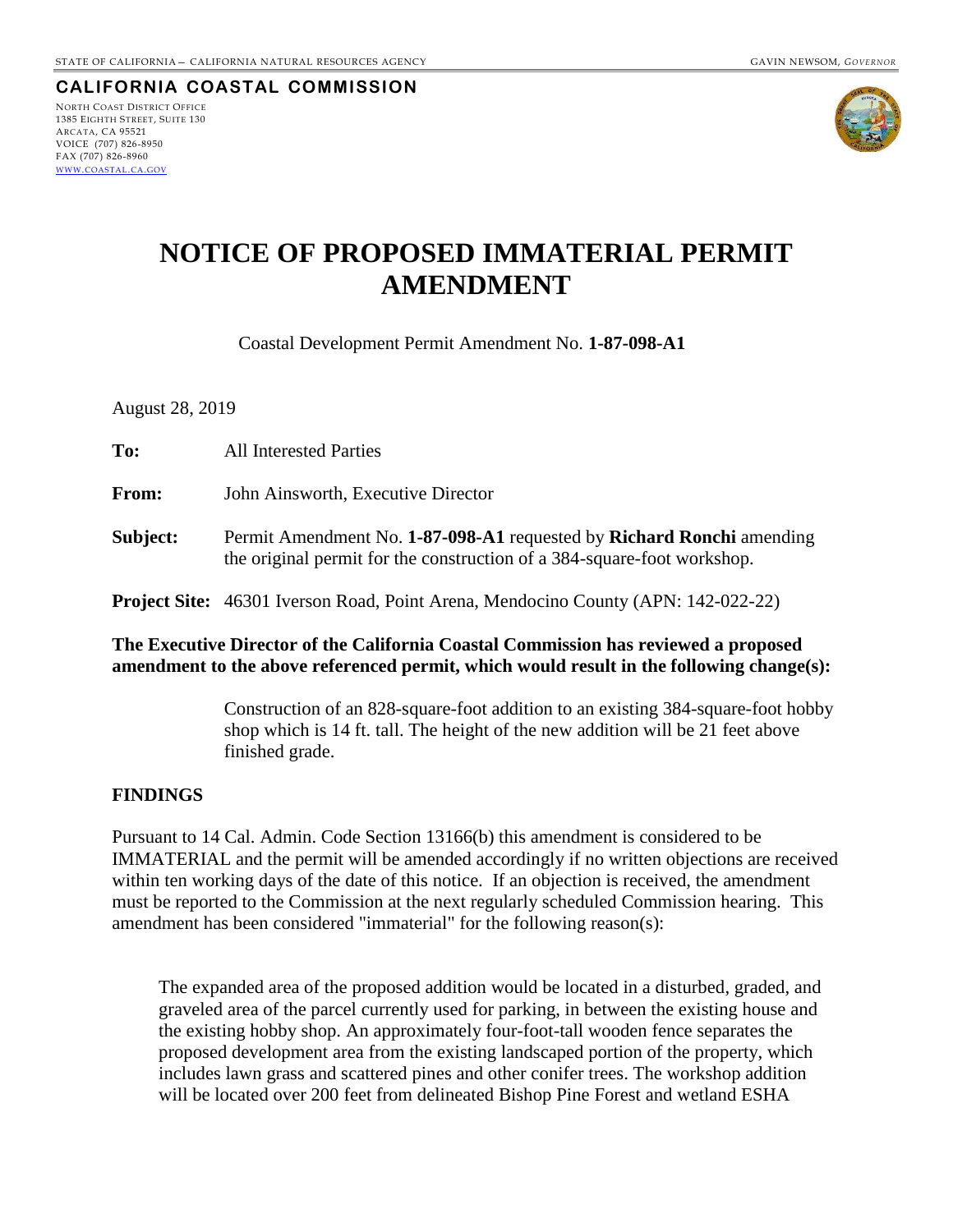# **Notice of Proposed Immaterial Permit Amendment**

1-87-098-A1

located on a separate property to the north. Commission staff visited the site and confirmed that no ESHA would be impacted by the proposed addition.

The original permit included one special condition (Special Condition No. 1), which requires that: (1) any change in the use of the structure would require a separate CDP or amendment; (2) recordation of a deed restriction stating the workshop be without "kitchen or cooking facilities; clearly subordinate and incidental to the main house; on the same building site; and not separately rented, let or leased for residential use, whether compensation be direct or indirect." Policies of the certified Land Use Plan (LUP) allow only one residential unit on the parcel to minimize cumulative adverse impacts on coastal resources. The deed restriction was properly executed and recorded, and the CDP was issued thereafter on July 17, 1987.

The proposed amendment would not lessen or avoid the intent of the original permit as conditioned as (1) the proposed 828-square-foot 21-foot-tall shop addition (which will amount to a total shop size of 1,212-square feet) will remain subordinate and incidental to the existing 1,700-square-foot, 25-foot-tall main residence; and (2) the enlarged structure will include no kitchen or cooking facilities and will not be converted to a residential use. To ensure that the restrictions on the use of the expanded shop are recorded against the property similarly to how the restrictions on the use of the original shop building were recorded, Special Condition No. 1 is being replaced with new Special Condition Nos. 2 and 3 (see Attachment A). As the amended development does not have a potential for adverse impacts, either individually or cumulatively on coastal resources or public access, the Executive Director has determined that the proposed amendment is immaterial.

See Attachment A for proposed changes to the permit's special conditions.

# **If you have any questions about the proposal or wish to register an objection, please contact Destiny Preston at the phone number provided above.**

Enclosed:

**Attachment A**: Amendment to Special Condition of CDP No. 1-87-098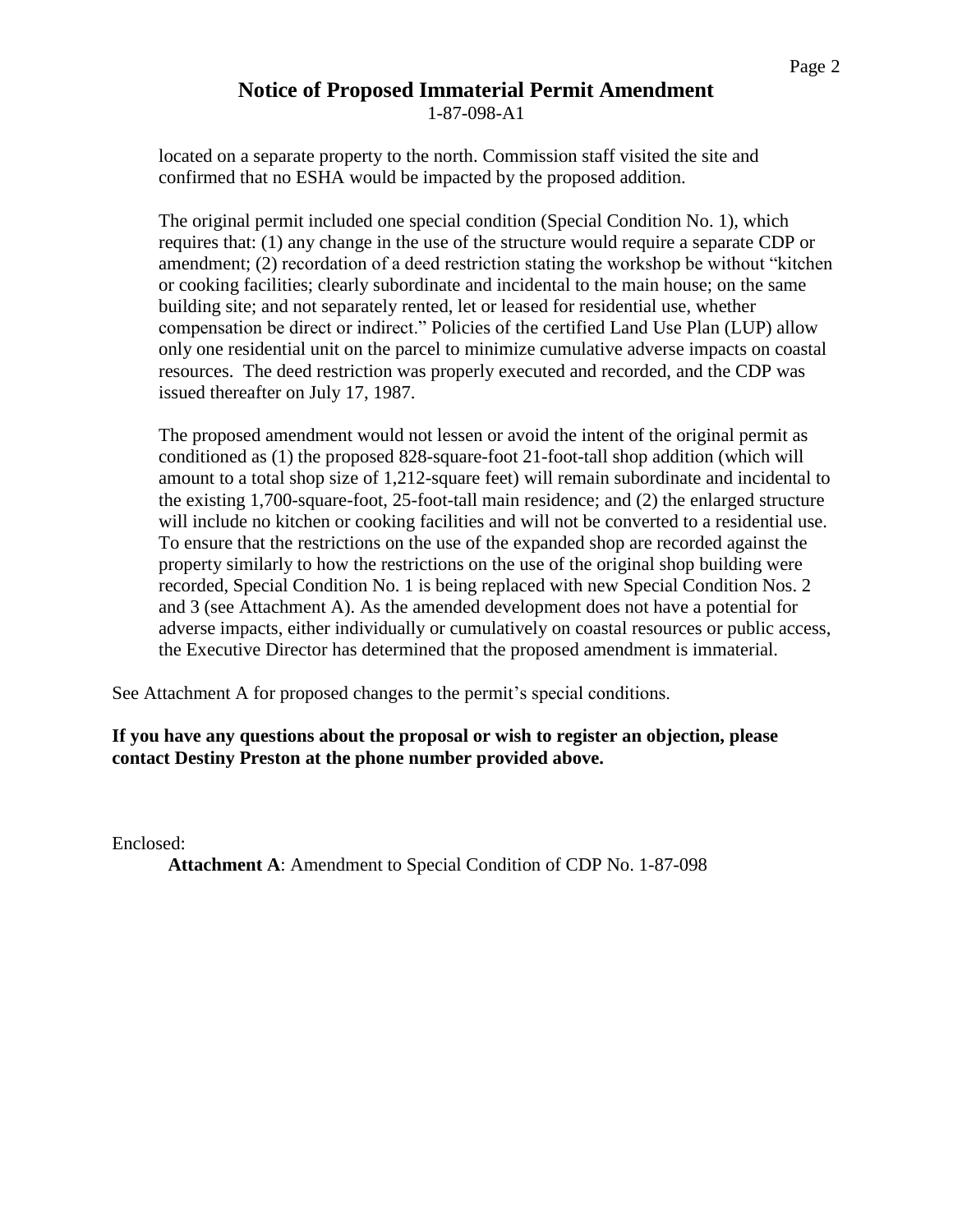## **CALIFORNIA COASTAL COMMISSION**

NORTH COAST DISTRICT OFFICE 1385 EIGHTH STREET, SUITE 130 ARCATA, CA 95521 VOICE (707) 826-8950 FAX (707) 826-8960 WWW.[COASTAL](http://www.coastal.ca.gov/).CA.GOV



# **Attachment A**

# **AMENDMENT TO SPECIAL CONDITION OF CDP No. 1-87-098 (CDP Amendment No. 1-87-098-A1)**

Text to be deleted is show in strikethrough, and text to be added appears in **bold underline**.

#### 1. Second Structures.

Prior to transmittal of the Coastal Development Permit, the permittee shall submit for review and approval of the Executive Director and shall subsequently record a deed restriction stating that the workshop shall be without kitchen or cooking facilities; clearly subordinate and incidental to the main house; on the same building site; and, not be separately rented, let or leased for residential use, whether compensation be direct or indirect.

This deed restriction shall be recorded with the deed to the parcel (APN: 142-022-22) and shall bind all successors and assigns of the permittee. Any change in the use of the structure shall require a separate coastal permit, or amendment to Commission permit 1- 87-98.

- **2. Shop Limitations. The following restrictions shall apply to the 1,212-square-foot workshop as amended through Coastal Development Permit Amendment No. 1-87- 098-A1:**
	- **a. The shop shall be without kitchen or cooking facilities.**
	- **b. The shop shall be clearly subordinate and incidental to the main house and on the same building site.**
	- **c. The shop shall not be separately rented, let or leased for residential use, whether compensation be direct or indirect.**
- **3. PRIOR TO ISSUANCE OF THIS COASTAL DEVELOPMENT PERMIT AMENDMENT (1-87-098-A1), the applicant shall submit to the Executive Director for review and approval documentation demonstrating that the applicant has executed and recorded against the parcel(s) governed by this permit amendment a deed restriction, in a form and content acceptable to the Executive Director: (1) indicating that, pursuant to this permit amendment, the California Coastal Commission has authorized development on the subject property, subject to terms**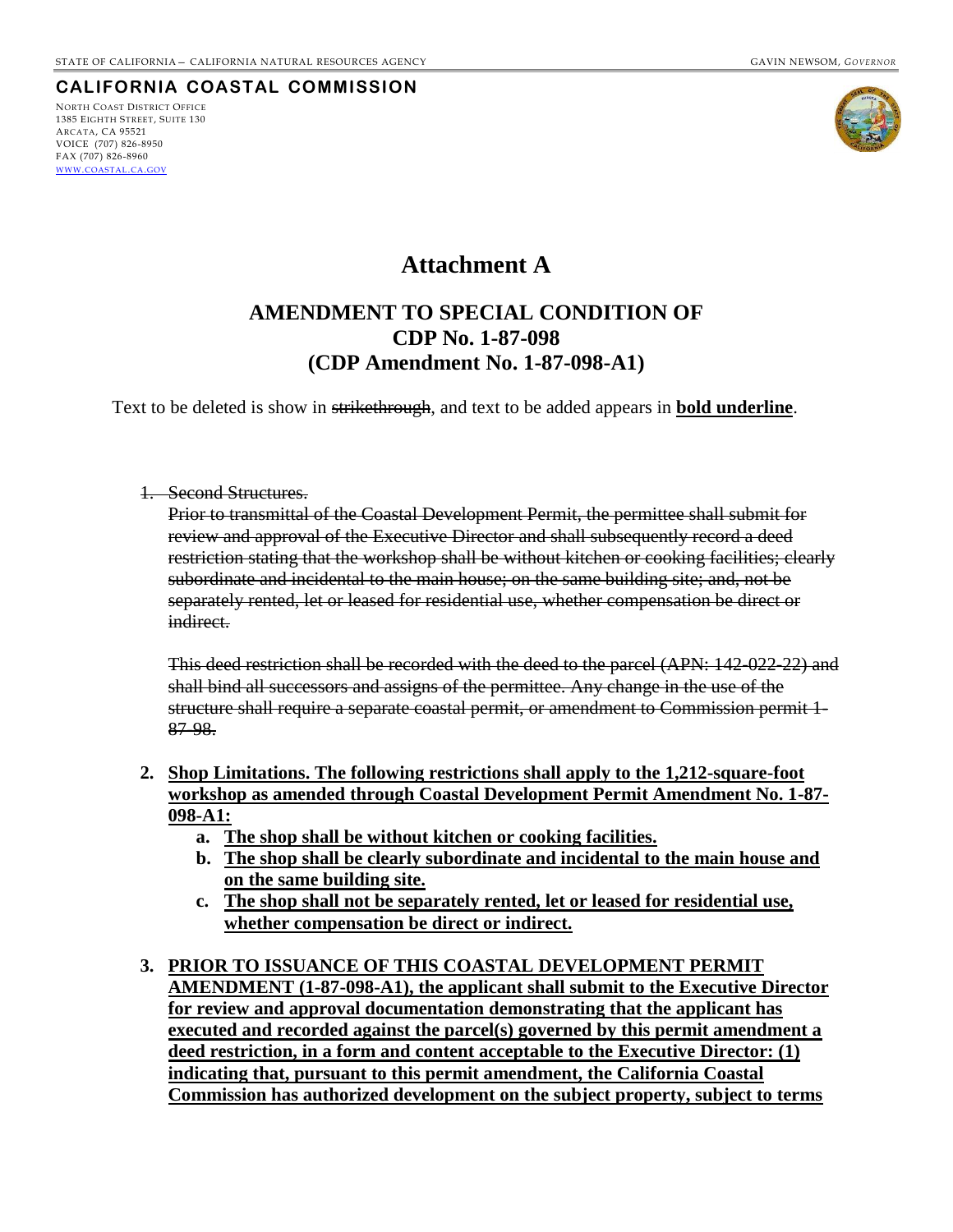# **Attachment A: Amendment to Special Condition of CDP No. 1-98-098** 1-87-098-A1

**and conditions that restrict the use and enjoyment of that property; and (2) imposing the Special Conditions of this permit amendment, as covenants, conditions and restrictions on the use and enjoyment of the Property. The deed restriction shall include a legal description of the entire parcel or parcels governed by this permit amendment. The deed restriction shall also indicate that, in the event of an extinguishment or termination of the deed restriction for any reason, the terms and conditions of this permit amendment, shall continue to restrict the use and enjoyment of the subject property so long as either this permit or the development it authorizes, or any part, modification, or amendment thereof, remains in existence on or with respect to the subject property. This deed restriction shall supersede and replace the deed restriction recorded pursuant to Special Condition No. 1 of Coastal Development Permit No. 1-87-098, approved on July 8, 1987, which deed restriction is recorded as Instrument No. 1987-12278 (Book 1634, Page 716) in the official records of Mendocino County.**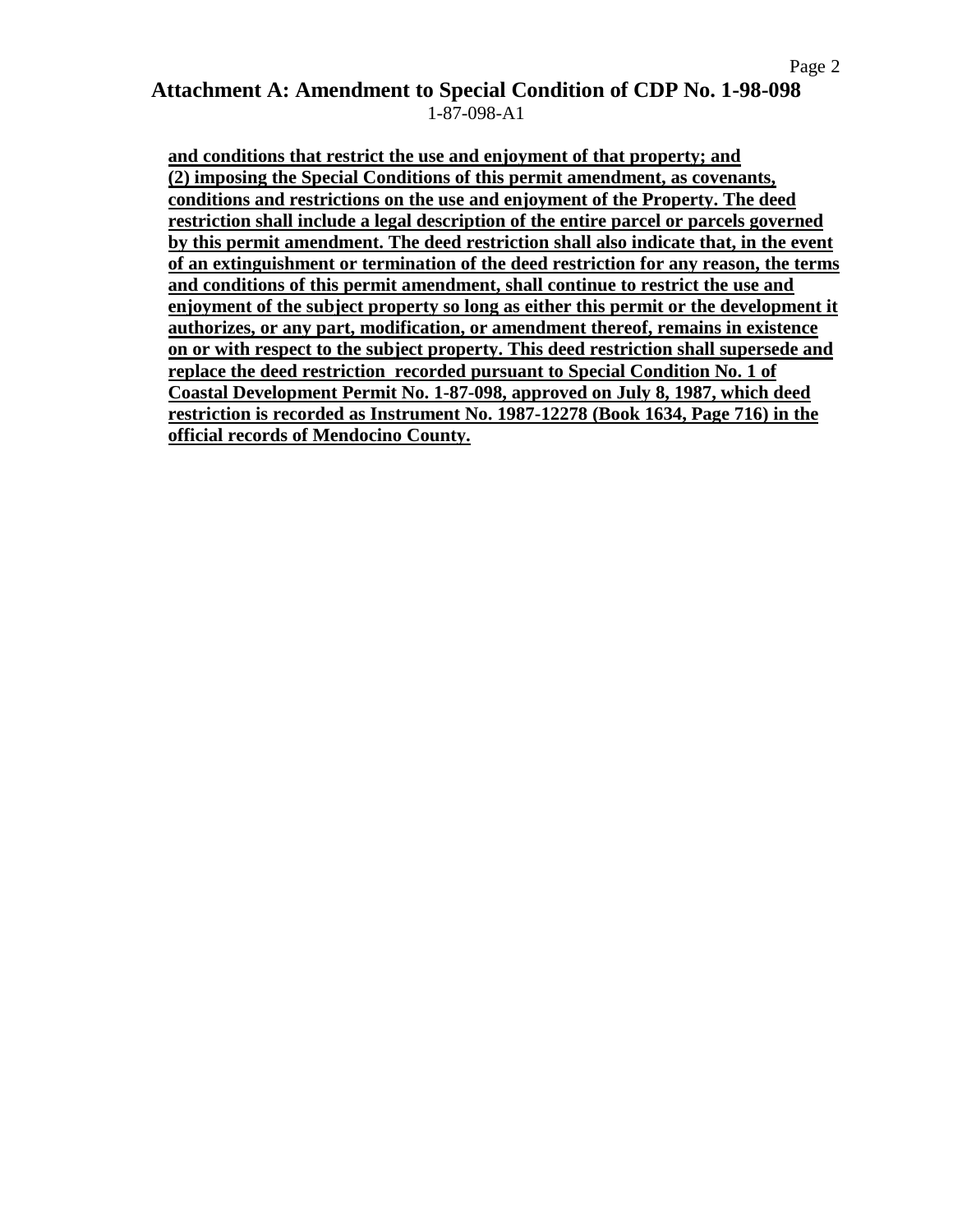#### **CALIFORNIA COASTAL COMMISSION** NORTH COAST DISTRICT OFFICE 1385 EIGHTH STREET, SUITE 130 ARCATA, CALIFORNIA 95521-5967 PH (707) 826-8950 FAX (707) 826-8960  [WWW.COASTAL.CA.GOV](http://www.coastal.ca.gov/)



# **NOTICE OF PROPOSED IMMATERIAL PERMIT AMENDMENT**

Coastal Development Permit Amendment No. **A-1-MEN-10-001-A2**

August 28, 2019

**To:** All Interested Parties

**From:** John Ainsworth, Executive Director

**Subject:** Permit No. **A-1-MEN-10-001-A2 requested by California Rural Service Area #1, Inc (U.S. Cellular)** amending the original permit for a wireless communication facility including a 160-foot-tall tower and accessory structures within a 1,500 square-foot fenced lease area.

**Project Site:** 43600 Comptche-Ukiah Rd, Mendocino (APN: 119-410-17)

# **The Executive Director of the California Coastal Commission has reviewed a proposed amendment to the above referenced permit, which would result in the following change(s)**:

Collocate new antennas and a mount on the approved tower and construct a new sixfoot by eight-foot concrete slab within the 1,500-square-foot fenced lease area to accommodate two equipment cabinets, an ice bridge (metal lattice to hold cables), service rack, and manually operated down-shielded light. Electric and fiber optic services will be extended from the existing vaults at the site to the new equipment slab. Coaxial cables will be extended from the radio cabinets to the tower antennas.

# **FINDINGS**

Pursuant to 14 Cal. Admin. Code Section 13166(b) this amendment is considered to be IMMATERIAL and the permit will be amended accordingly if no written objections are received within ten working days of the date of this notice. If an objection is received, the amendment must be reported to the Commission at the next regularly scheduled Commission hearing. This amendment has been considered "immaterial" for the following reason(s):

The proposed development will be located on an existing tower and within a 120-square-foot sub-lease area within the larger fenced perimeter of the previously approved telecommunications facility. . No trees or vegetation will be removed, and no impacts to Environmentally Sensitive Habitat Areas (ESHA) or ESHA buffer will occur as a result of the proposed development. The project will not increase the tower height, and the proposed antennas and mount will result in new impacts to visual resources, as the project will not